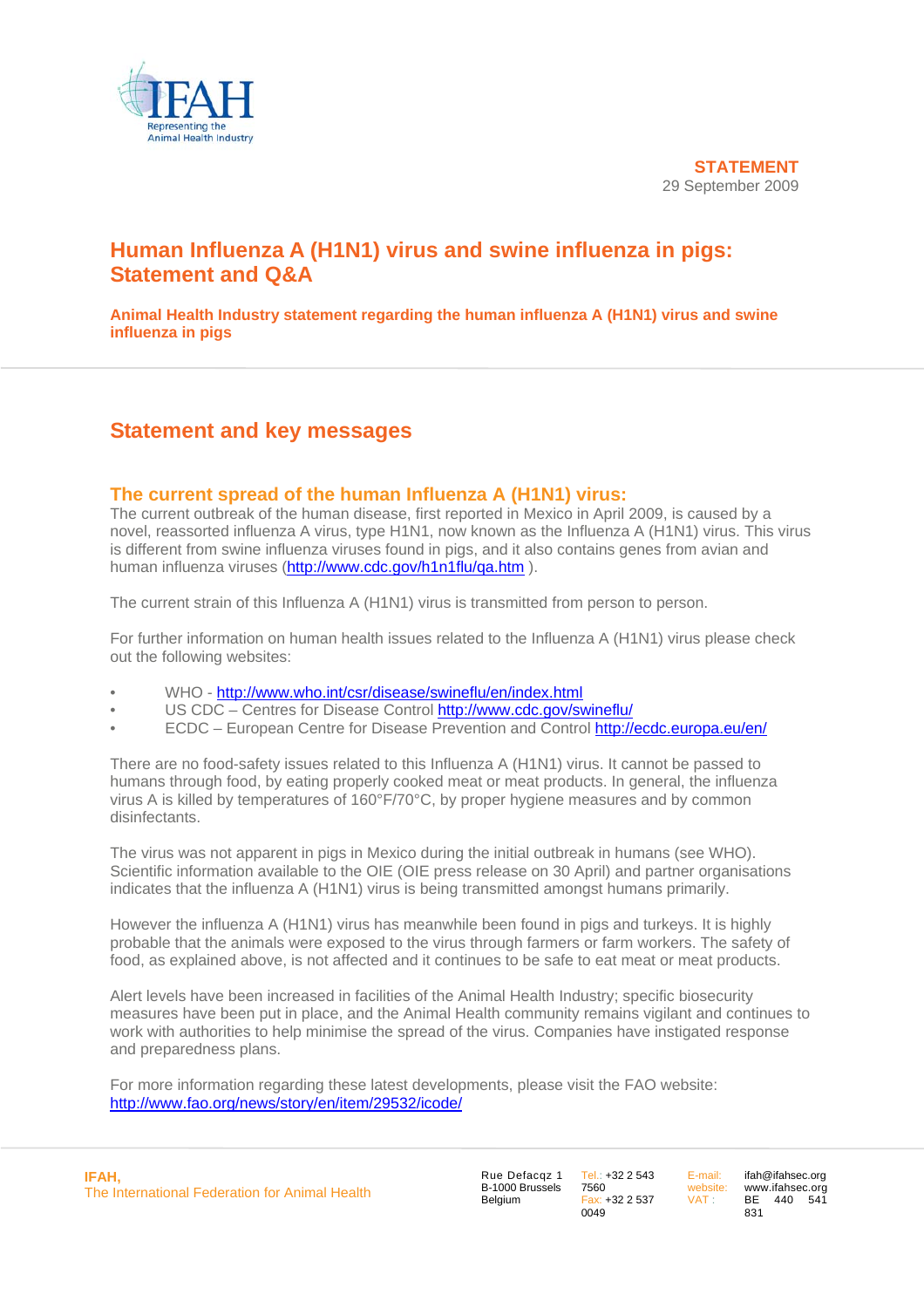## **Swine influenza in pigs**

Swine influenza in general is a respiratory disease affecting pigs caused by type A influenza viruses with low mortality rates amongst pigs. It is not the same virus that is currently passing from human to human, and that was first reported in Mexico. It can – on rare occasions – spread to humans and give transient human flu-type symptoms.

There is no one tool that will combat the disease in pigs, but a combination of good management practices, good hygiene and vaccinations can help combat swine flu among pigs.

- Vaccines containing type A swine influenza viruses and subtypes H1N1 and H3N2, are available and induce a strong protective immune response in vaccinated pigs.
- There is no evidence that swine influenza can be passed to humans through food, by eating pork or pork products. The swine influenza virus is killed by cooking at temperatures of 160°F/70°C, corresponding to the general guidance for the preparation of pork and other meat.
- The Animal Health Industry is following the developments closely.
- For further information on biosecurity measures in general to avoid the spread of diseases, please consult the following websites:
	- o EU Commission: [http://ec.europa.eu/dgs/health\\_consumer/dyna/consumervoice/create\\_cv.cfm?cv\\_id=](http://ec.europa.eu/dgs/health_consumer/dyna/consumervoice/create_cv.cfm?cv_id=490) [490](http://ec.europa.eu/dgs/health_consumer/dyna/consumervoice/create_cv.cfm?cv_id=490)
	- o OIE information on biosecurity measures: http://www.oie.int/eng/Edito/en\_edito\_jun03.htm
	- o UN website: http://un-influenza.org/objective\_1

## **Q&A related to Swine Influenza in particular**

#### **Q1. What is swine flu?**

A1. Swine influenza is a respiratory disease in pigs caused by one of several type A influenza viruses. Mortality rates amongst pigs tends to be low (1-4%). Most commonly swine influenza viruses are of the H1N1 or H3N2 subtypes, but there are other subtypes circulating too. Pigs can also be infected with avian influenza viruses and with human seasonal influenza viruses, and can sometimes be infected with more than one virus at the same time, which allow genes from different viruses to mix, called a 'reassortant virus'.

Although swine influenza viruses are normally species-specific and only infect pigs, they may on rare occasions cause disease in humans, but it is not common.

#### **Q2. How does the current disease in humans first reported in Mexico relate to swine flu?**

A2. The current outbreak of human disease, first reported in Mexico is caused by a reassorted influenza A virus, type H1N1 that contains genetic information from 2 different swine flu viruses, one avian flu virus and one human flu virus. (http://www.cdc.gov/h1n1flu/qa.htm). Scientific information available to the OIE and partner organisations indicates that the influenza A (H1N1) virus is being transmitted amongst humans primarily. However the influenza A (H1N1) virus has been found in pigs and turkeys. It is highly probable that the animals were exposed to the virus through farmers or farm workers. The safety of food, however, is not affected and it continues to be safe to eat meat and meat products.